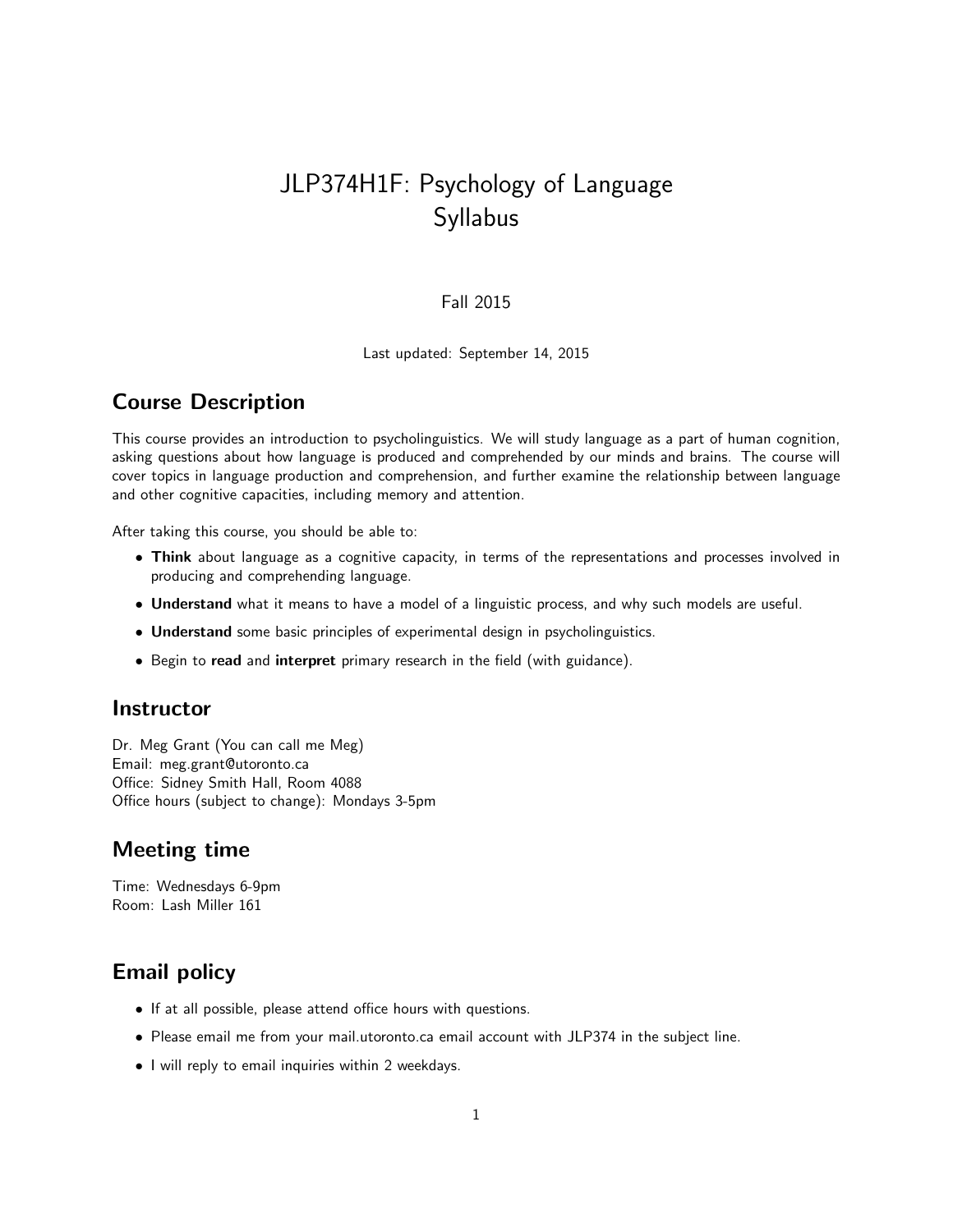#### Course website

- This course uses Blackboard. To access the lecture slides and other course-related documents, log in at http://portal.utoronto.ca with your UTORid and password.
- You should check Blackboard regularly for class-related announcements.

#### Course materials

- Textbook: Introduction to Psycholinguistics, Paul Warren, 2012. Available at the University of Toronto Bookstore.
- Additional readings are available through the U of T Library website.
	- Accessing additional readings is part of the assignments, so they will not be posted on Blackboard. If you need assistance with the library's online system, please contact a librarian to help you.

#### Evaluation scheme

- Blackboard activities (Graded for relevance and thoughtfulness):
	- Contribution to test practice question bank (QB):  $2 \times 2.5\% = 5\%$ 
		- ∗ Prior to the midterm and final exams, students must create one question (multiple choice or true-or-false  $+$  explanation) and post it to the discussion forum.
	- On-line experiment participation and response:  $2 \times 2.5\% = 5\%$ 
		- ∗ Links to two on-line experiments will be posted on Blackboard. Students must complete the experiment and input their secret code along with a 3-4 sentence reaction to the experience of participating in the experiment in their assignment submissions.
- Primary literature assignments (PLAs):  $2 \times 15\% = 30\%$ 
	- For each PLA, students will read one assigned journal article in psycholinguistics. Assignment questions will require comprehension of the article and will require students to relate the article to what they have learned in lectures and course readings.
- Midterm exam: 25%
- Final exam: 35%

#### Late work policy

- Blackboard activities: No late work accepted. Please plan to submit your work with enough time to allow for tech troubleshooting.
- PLAs: No late work accepted. If appropriate documentation is provided before the assignment deadline, an extension may be granted.

#### Missed test policy

• See the Arts and Science missed test policy here: [http://www.artsandscience.utoronto.ca/ofr/](http://www.artsandscience.utoronto.ca/ofr/calendar/Rules_&_Regulations.html) [calendar/Rules\\_&\\_Regulations.html](http://www.artsandscience.utoronto.ca/ofr/calendar/Rules_&_Regulations.html)